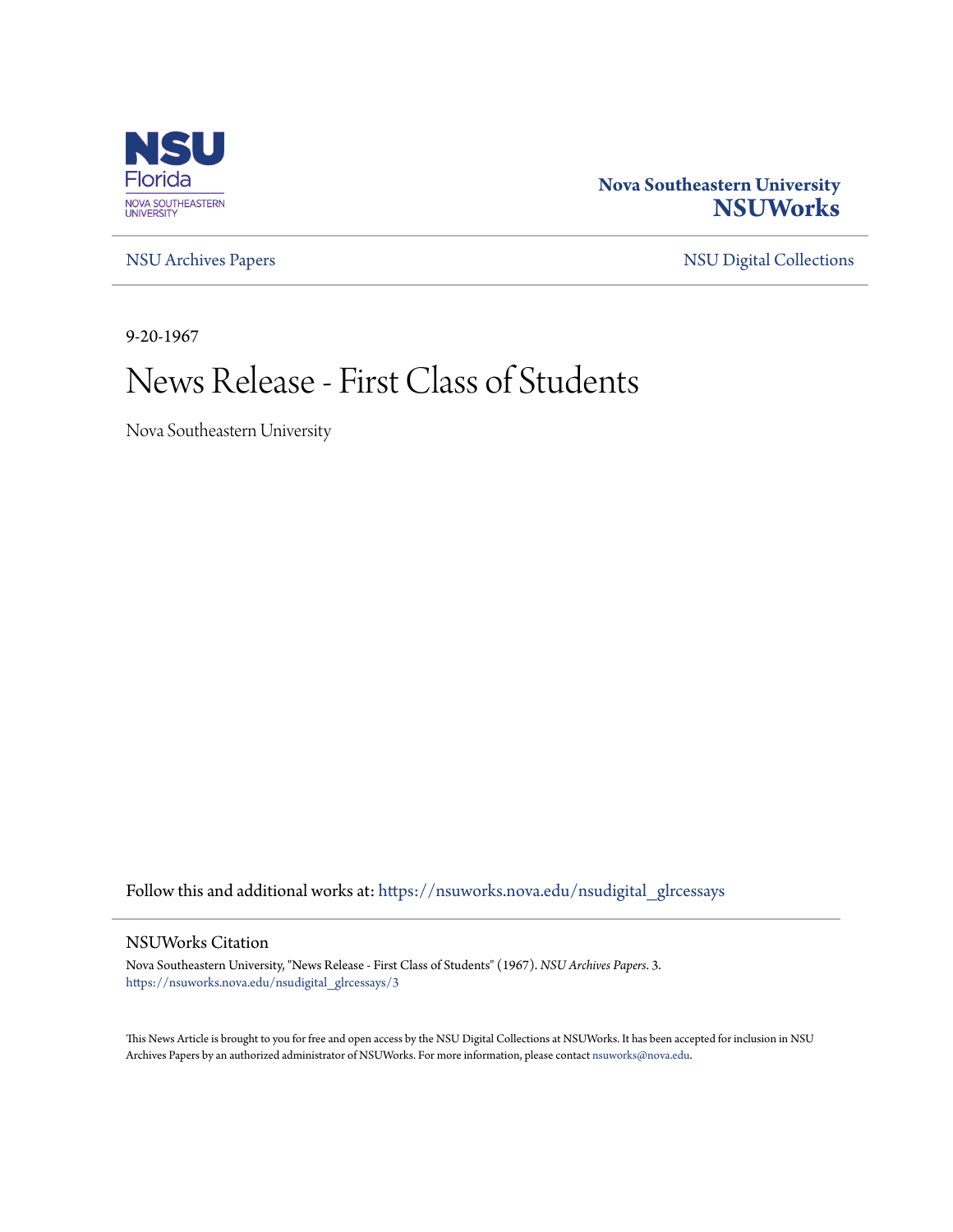## **NIVERSITY**

EWS RELEASE

**440·A EAST LAS DLAS BOULEVARD • FORT LAUDERDALE, FLORIDA 33301 .. PHONE 525·6771** 

September 20, 1967

FIRST CLASS OF STUDENTS

Nova University will have 21 students when it admits its first class on September 25. Members of the class are:

- Arthur Bardige, Fort Lauderdale, Florida, is working for his doctorate in science education. He holds a master's degree in education from the University of Chicago. Mr. Bardige was a teacher of physics at Nova High School.
	- Roller C. Beckhart, Fort Lauderdale, Florida, is working for his doctorate in chemistry. He holds a B. S. degree from New Mexico Institute of Mining and Technology, where he majored in chemistry. He plans to enter the field of education and research .
- . LeRoy Bolden, Palo Alto, California, is doing graduate work toward his doctorate degree in educational research. He holds the B. A. in psychology from Michigan State University. While at Michigan State Mr. Bolden was an All-American football player and has since played halfback on the Cleveland Browns professional football team. He has served as research associate for the Encyclopaedia Britannica Film Center for Studies in Learning, staff scientist for Dunlap &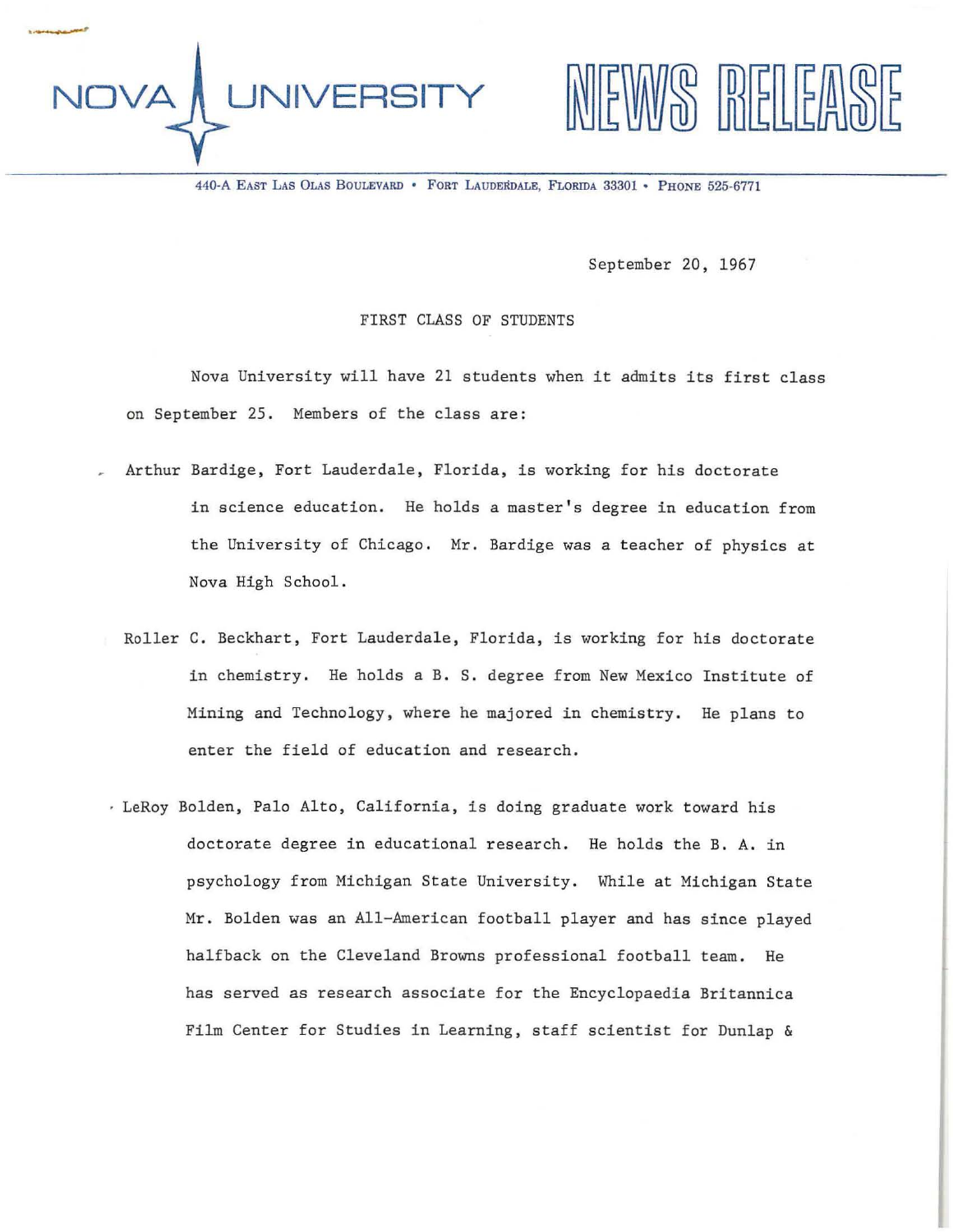Associates, Inc., Human Factors Research and was a programmer and educational consultant for Behavioral Research Laboratories, Palo Alto, California.

- . Gloria C. Cashin, Fort Lauderdale, Florida, is working for her doctorate in science education. She holds a master's degree from the University of Miami, where her major field was mathematics. She plans to develop improved curricula and presentation in basic science.
- Homer W. Hiser, Coral Gables, Florida, is doing graduate work in physical science (atmospheric science) toward a doctorate. He received his master's degree from the University of Illinois where he majored in climatology. He is a professor and Head of Meterology and Radar Meterology research at the University of Miami .
- James C. Howald, Huntington, Indiana, is doing graduate work toward his doctorate in science education. He holds the M. A. in chemistry education from Ball State University. He is on leave as an instructor in chemistry at Huntington College and is working toward the development of teaching methods and teaching aids in chemistry .
- . Earl F. Hughes, Winona, Minnesota, is doing graduate work toward his doctoral degree in science education. He has his M.N.S. in physics from the University of South Dakota. Mr. Hughes has been a high school teacher for four years and an instructor

 $- 2 -$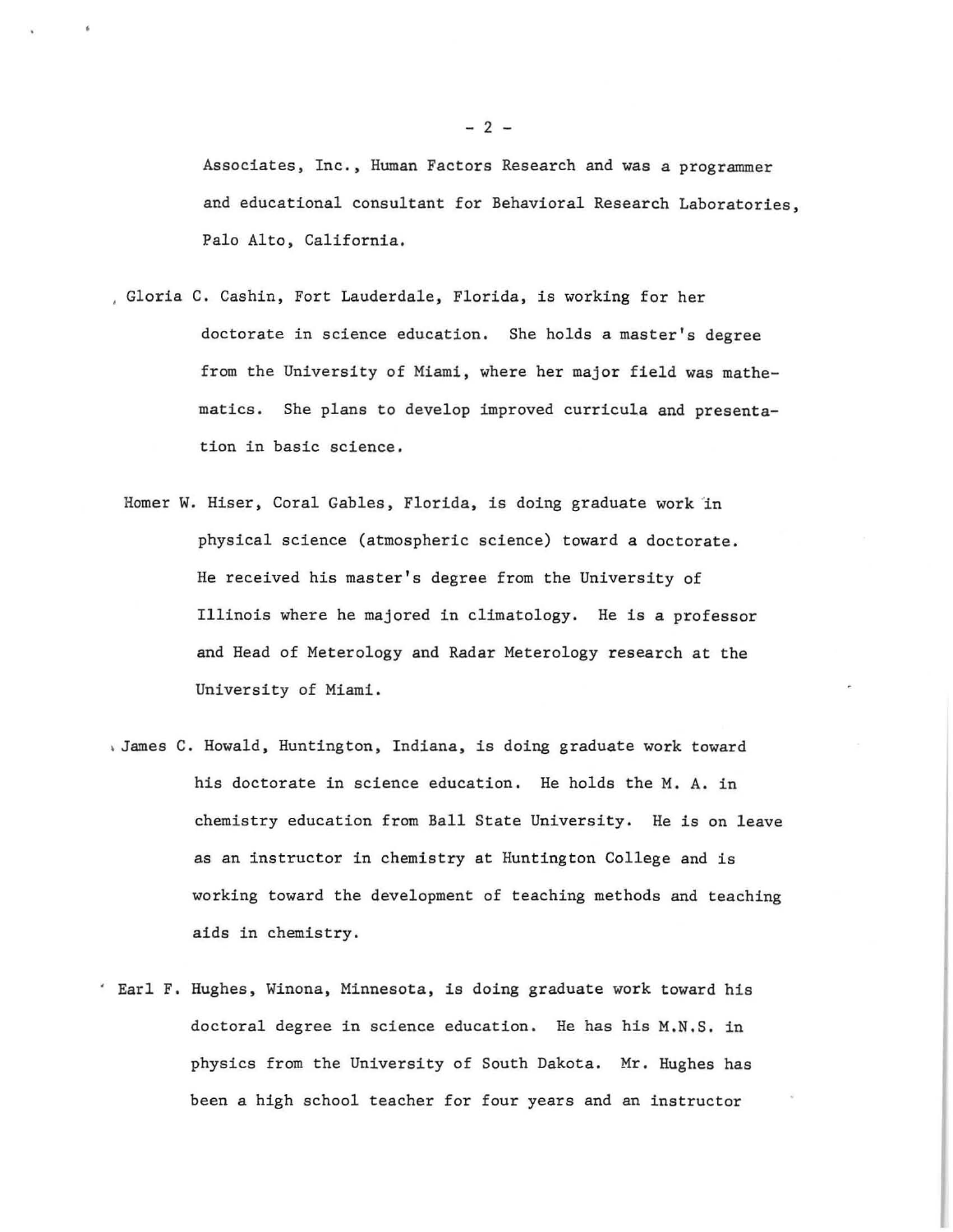at Wisconsin State University for two years. He plans to develop new approaches for preparation of teachers in the sciences and is interested in teaching science to non-science students.

- Jonas Kaye, Fort Lauderdale, Florida, holds a B.A. and a M.A. in psychology from Washington University and the University of Texas, respectively, and earned a doctorate in pharmacy at the University of Southern California. He will be working toward his doctorate in science education with emphasis on human behavior and research methodology. Kaye has been chief pharmacist for the Broward County (Florida) Welfare Department.
- . Thomas Robert Kendall, La Verne, California, is doing graduate work toward his doctorate degree in Oceanography. He has his B.A. in physics and mathematics from Pomona College, B.S. in Oceanography from the University of Washington, and M.S. in Oceanography from the University of Hawaii.
- Joaquin Lira-Olivares, Caracas, Venezuela, is doing graduate work toward his doctor's degree in physics. He holds the A. B. in physics and M. A. in science curriculum from the University of California at Berkeley. Mr. Lira-Olivares has been Professor of Physics at Institute Pedagogico (Caracas) and is working in research projects in electro-magnetics, which may be investigated further in Venezuelean colleges and universities .
- . Charles P. Martens, Arlington, Virginia, is enrolled for the spring of 1968 for graduate work toward his doctor's degree in

 $-3 -$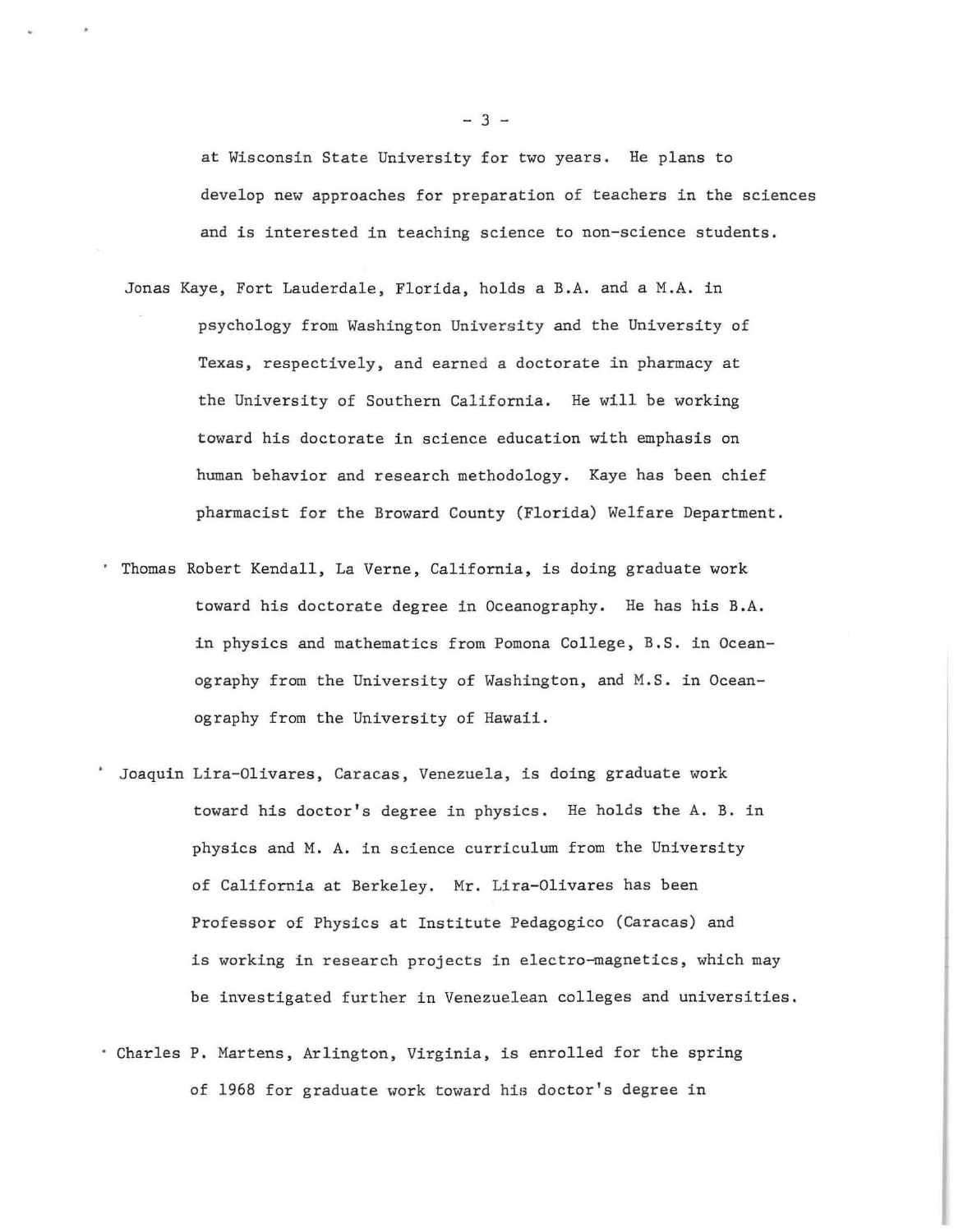physics. He holds the B.S. degree in mathematics from the University of Michigan. Mr. Martens is on leave of absence from the Institute of Defense Analysis, Arlington.

- . Clarice M. Moreth, Fort Lauderdale, Florida is working toward her doctorate in science education/marine biology. She holds the master's degree in science education/biology from the University of Wisconsin. Mrs. Moreth was an instructor at Broward Junior College and is working to elevate standards **in science education.**
- · David F. Parrish, Fort Lauderdale, Florida, is working toward his doctorate in physical oceanography. He holds the A.B. in mathematics from the University of California at Berkeley. He plans to do research on problems of living for long periods under water .
- . Robert O. Plaisted, Coconut Grove, Florida, is doing graduate work in physical oceanography toward a doctorate. He holds the M.S.E.E. degree from Northeastern University. Mr. Plaisted **has been a research scientist in the areas of aeronomy and**  atmospheric optics at the University of Miami. He plans to conduct independent research in problems of oceanography.
	- Siddhartha Ray, Jadaypur, Calcutta, India, is working for his doctorate in physics. He holds the B.S. degree (with honors) in physics from St. Xavier's College, Calcutta, and M.S. in physics from University College of Science, Calcutta.

 $-4 -$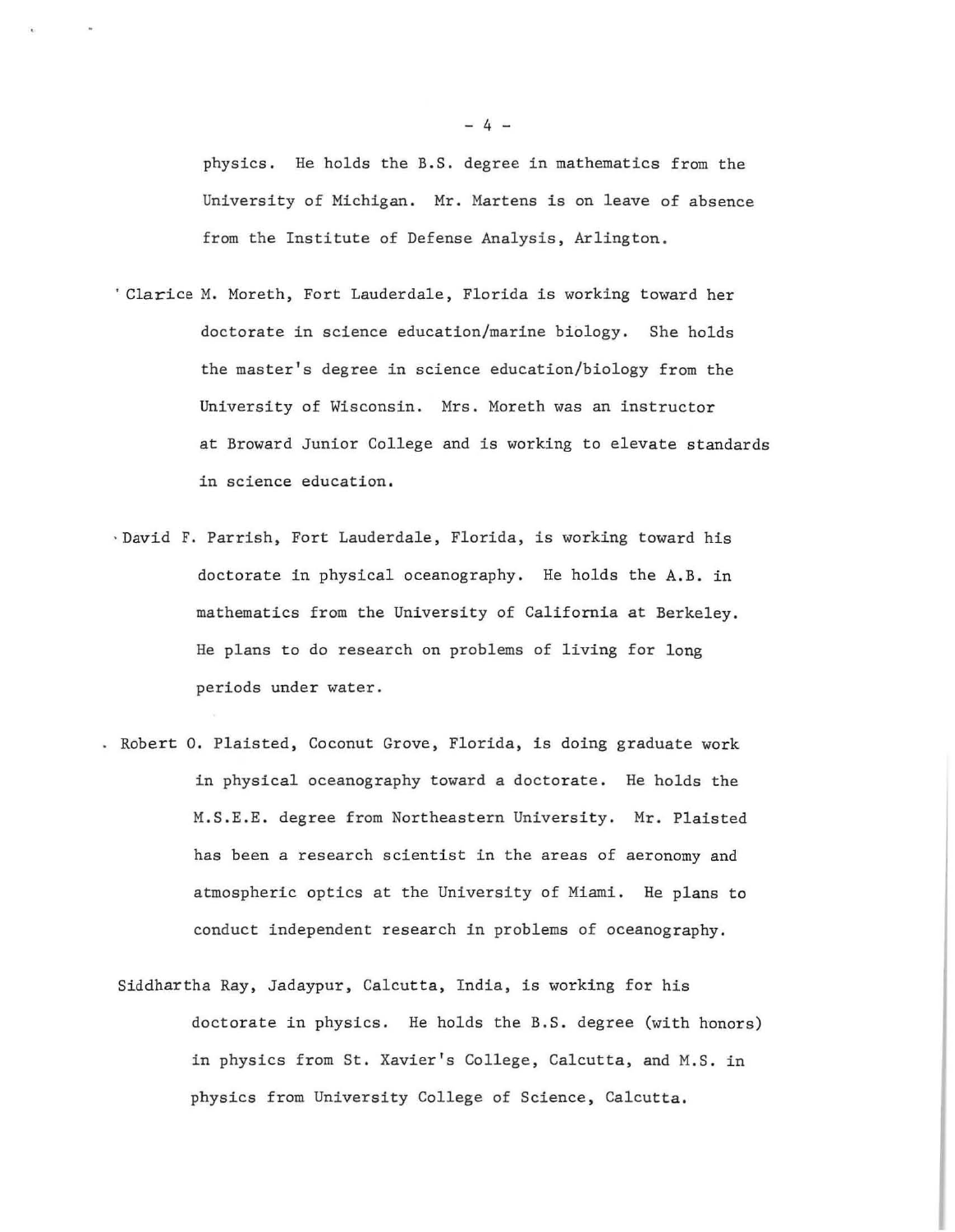Mr. Ray's special interest is x-ray crystallographic investigation of transitions in crystals.

- 1m S. Rudnick, Miami, Florida, is working toward his doctorate in physics. He holds a M.S. degree in physics from the university of Miami. Mr. Rudnick's main areas of interest are astronomy, space physics, and plasma physics, especially in its application to the upper atmosphere and space.
- Ernest D. True, Potsdam, New York, is doing graduate work toward his doctorate in oceanography. He holds a M.A. degree from the University of Maine, where his major field was mathematics. Before entering Nova University, Mr. True was instructor in mathematics at Clarkson College of Technology. He will do research of a mathematical nature as it applies to oceanography.
- Paul A. Viebrock, Garden City, New York, is working toward his doctorate in physics and will do additional work in science education. He holds a M.S. degree in mathematics from the State University of New York (Stony Brook). Mr. Viebrock plans to do research in solid-state and crystal physics.
- $\cdot$  Georges L. Weatherly, Norfolk, Virginia, is working for his doctorate in physical oceanography. He holds the B.S. degree in physics from University of Virginia, and A.M. in applied physics from Harvard University. Mr. Weatherly's interest is in timedependent oceanic processes and his career objective is combining teaching with experimental research.

-- 3

 $-5 -$